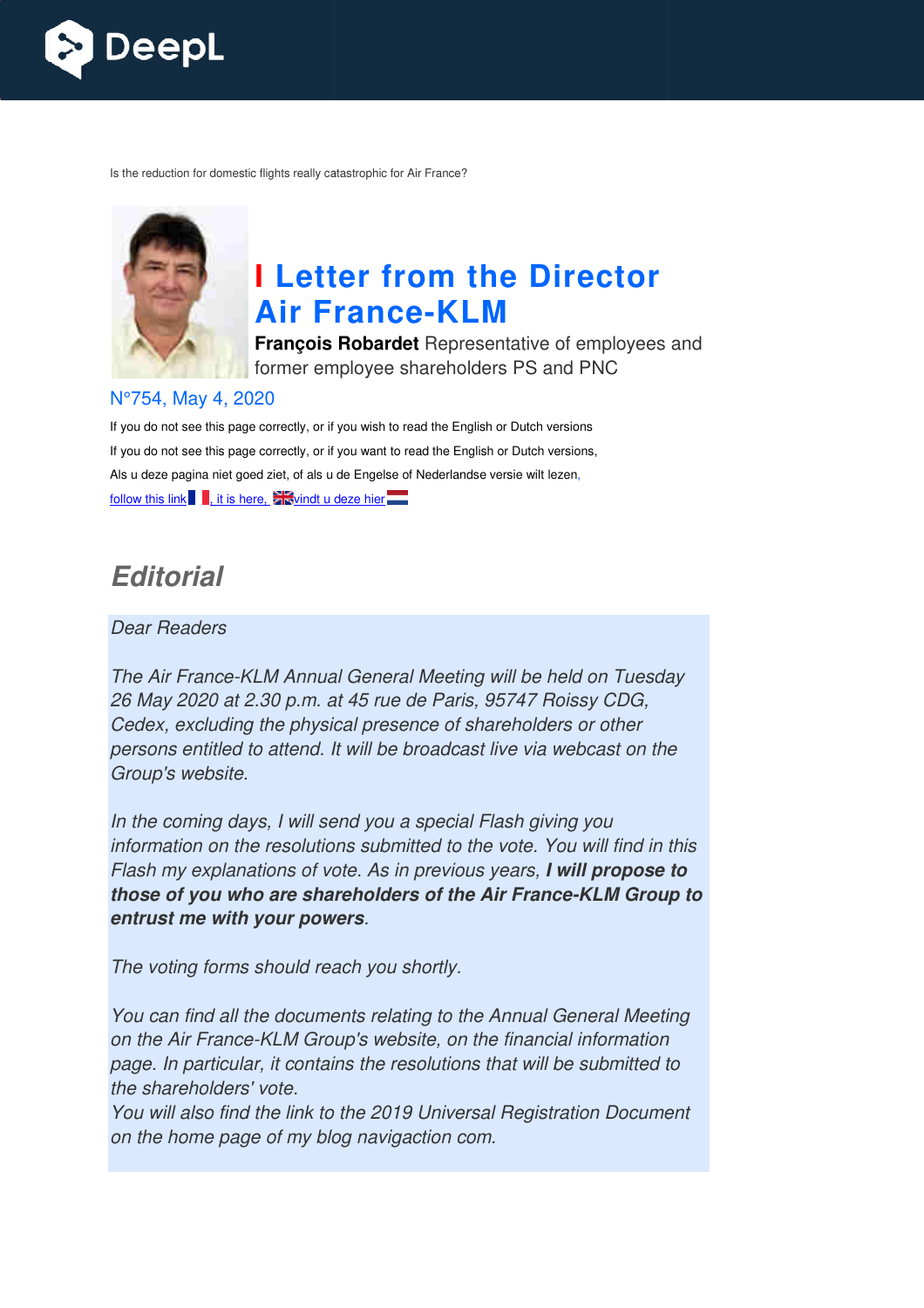# **Monday's Press Review**

# **> Is the reduction for domestic flights really catastrophic for Air France?**

(source La Tribune) 1 May - **Among the environmental measures the government is asking Air France to take in return for its help in overcoming the Covid-19 crisis is the elimination of certain domestic routes in favour of trains**. With the criteria adopted, Finance Minister Bruno Le Maire's plan avoids the main drawbacks of the proposal (rejected) by certain deputies last year, which would have been unsustainable for Air France. (...)

Two criteria in the formula adopted today change the situation and avoid a catastrophe for the French group. The first is in the definition of the cursor to be applied to switch from aircraft to trains. While François Ruffin proposed banning air travel on all routes on which the train "allows a travel time equivalent to the travel time of the plane + 2h30" (i.e. on routes where the travel time by train goes from 3h20 to 4h depending on the route), **the government goes** much less far by **requiring to abolish the plane "when there is a rail alternative lasting 2h30".** (...)

 The main domestic point-to-point lines from Paris-Orly (...) are preserved: in addition to Nice, Toulouse or Biarritz, Mulhouse, Marseille, Toulon, Montpellier, Brest, Clermont-Ferrand, Limoges... which were condemned in François Ruffin's proposal, are maintained in the government's plan. In fact, **only the lines to Lyon, Bordeaux and Nantes will be abolished**. (...)

**The cross-cutting network (region-region) is not affected**. In the absence of high-speed lines on this part of the network, train journey times are very long. However, these flights, or at least **those of HOP! are set to decrease with the forthcoming restructuring of the Air France group's domestic network to redress the financial situation**. The second big difference between the bill rejected last year and the government's measures today is the inclusion of connecting traffic. **The "2h30 rule" will not apply to flights connecting a "hub".** Thus a Lyon-Paris Charles de Gaulle flight would be maintained since it would allow Lyon passengers wishing to travel to Asia or the United States to take a connecting flight at Roissy. Failure to take account of this type of traffic would have penalized Air France without reducing aviation's CO2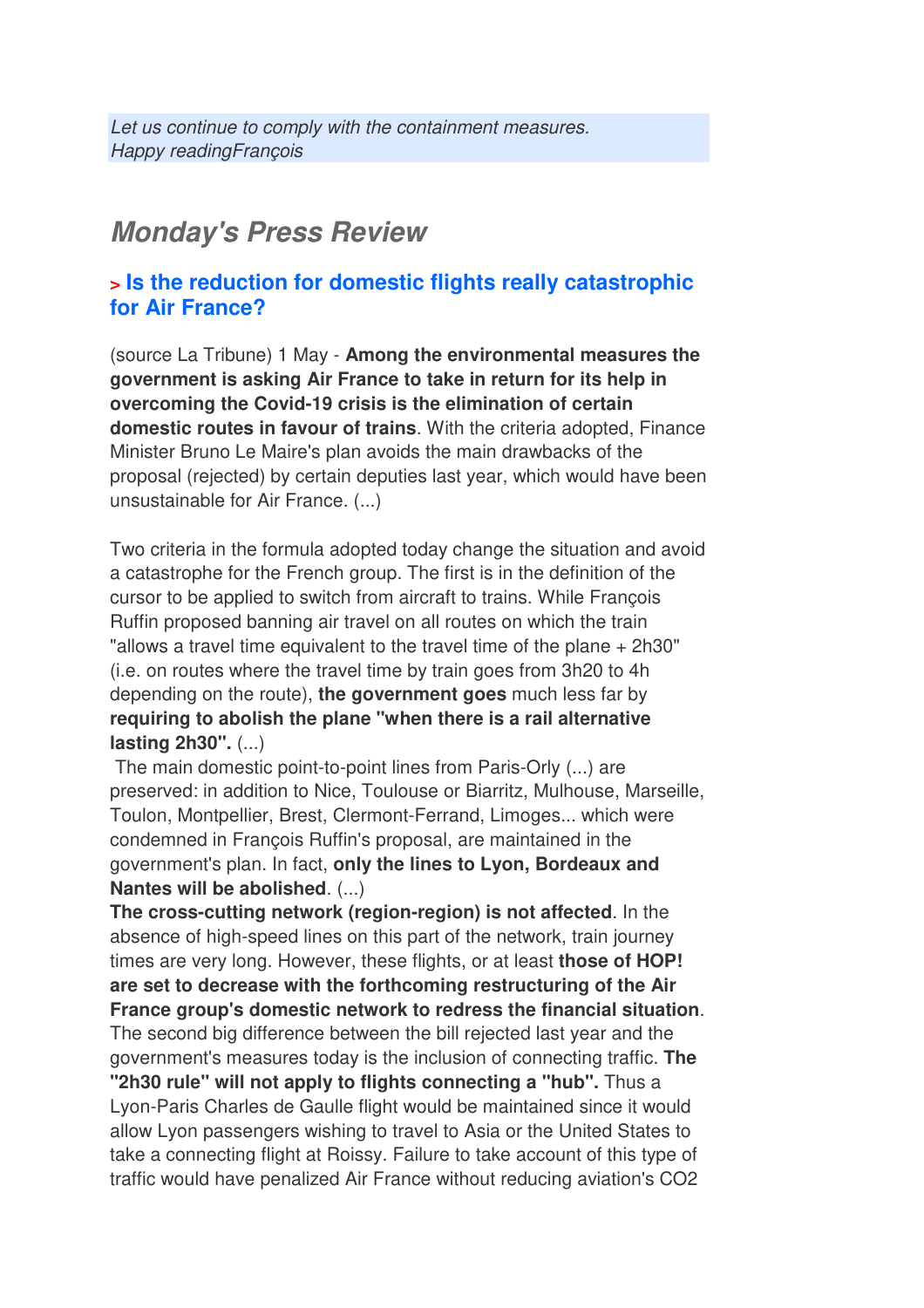emissions. Indeed, without a flight to Paris-Charles de Gaulle, a Lyonnais wishing to travel to Asia or the United States could have taken a British Airways flight to London or a Lufthansa flight to Frankfurt or Munich to take his or her connecting flight. Such pre-post routing flights remain much faster and less restrictive in terms of baggage transfer than a TGV trip to Roissy.

Nevertheless, there are some grey areas in Bruno Le Maire's speech. (...) Indeed, **will these "transfers to a hub" only be reserved for those who can justify a long-haul connecting ticket? Or will they remain possible for so-called point-to-point passengers? On the routes between Nantes and Rennes and Roissy, the latter account for 20% of traffic.** 

 Another question: will the Air France HOP hub in Lyon, which connects short-haul flights, mainly domestic flights, also benefit from the exception to the 2.5-hour rule? (...)

 Finally, **the government needs to clarify whether these new rules will apply to the Air France group only or to all airlines.** 

In the end, the measure announced by Bruno Le Maire is far from being catastrophic for Air France. On the other hand, it clearly establishes the principle of the transfer from air to rail on short-haul routes. (...) **Another measure of the government is of greater concern: that of obliging all Air France flights to use 2% biofuels from 2025 onwards**. Without harmonization on a global scale, these alternative fuels, **which are two to five times more expensive than kerosene,** would lead to a competitiveness deficit between airlines based in countries forcing such incorporation and those based in countries that will not apply a similar measure. This would be the case even if the measure were applied to all carriers operating in France. This is because Air France would be "taxed" on a much larger part of its business.

 In the end, of all the measures listed by Bruno Le Maire to ensure that Air France reduces its CO2 emissions per passenger kilometre on the domestic network by 50% compared to 2005, it is the renewal of the aircraft fleet that will bring the biggest gain. From October 2021, Air France will start replacing half of its short-haul fleet of A320 family aircraft with highly energy-efficient A220s.

**My comment:** Several conditions have been set by the French State for the granting of loans. Three are included in this article: . the closure of air services (except for connecting passengers) if the SNCF offers a link of less than 2h30,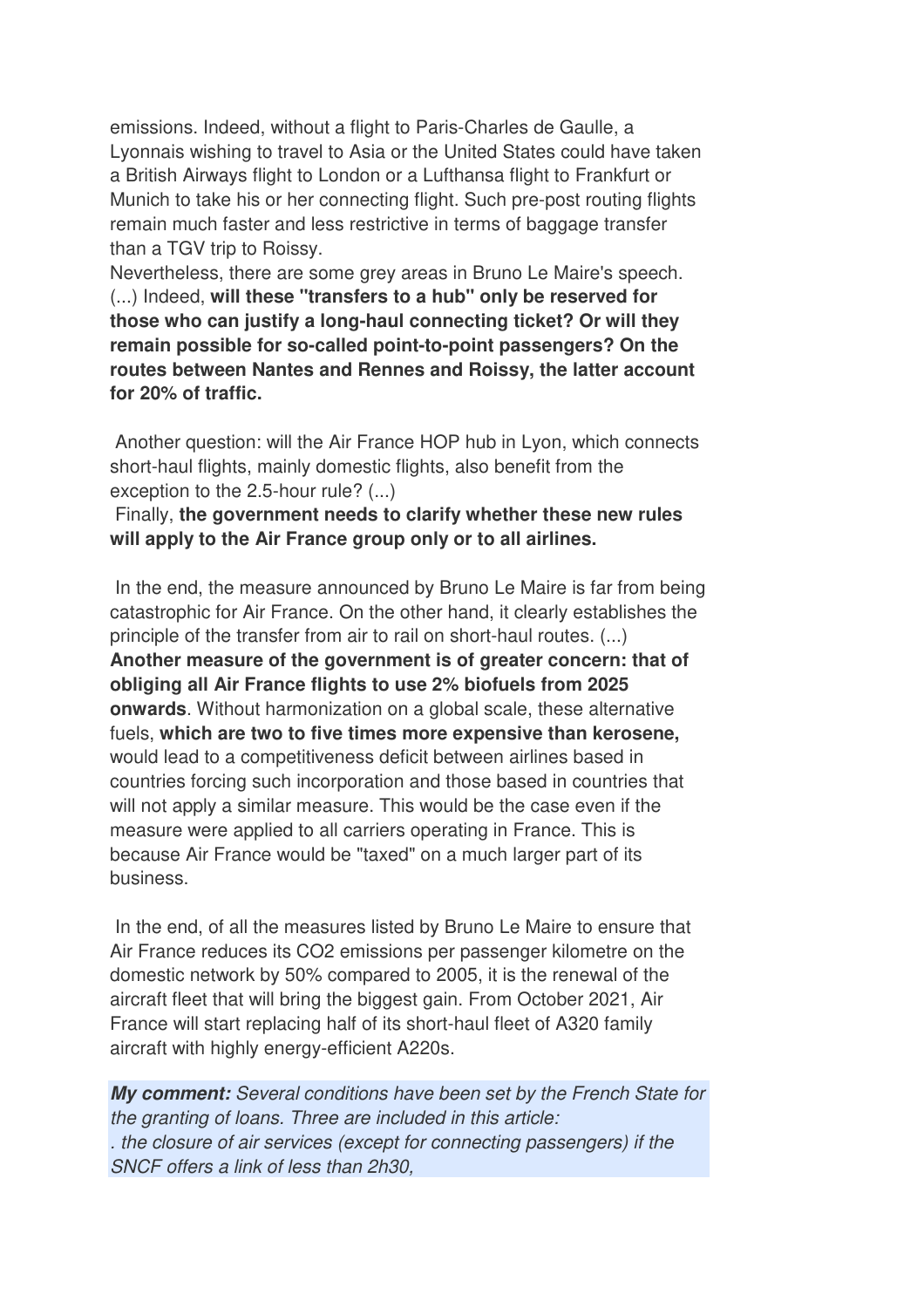. the reduction of CO2 emissions . the use of 2% biofuels by 2025 . a reduction of the use of biofuels by 20%.

On the 2:30 restriction, it would be surprising if a company took advantage of it to reclaim the market. This was not the case between Strasbourg and Paris, nor between Lyon and Paris. Why would it be different for departures from Bordeaux, Nantes or Rennes?

With regard to CO2 reductions, I would like to clarify the content of the article. The finance minister announced two conditions . The first is to reduce CO2 emissions per passenger kilometer (on the entire Air France fleet) by 50% in 2030 compared to 2005 . The second is "that Air France reduce its CO2 emissions on its flights in mainland France by 50% by the end of 2024".

For each of these conditions, the same question arises: will Air France be penalized compared to foreign airlines?

The article partly answers this question from an economic point of view, not a social one. If the reductions imposed cannot be achieved through technological advances, a reduction in Air France's activity in mainland France and consequently a reduction in the workforce will be necessary.

There remains the measure that is likely to have the greatest economic impact on Air France: the obligation to use 2% biofuels from 2025 onwards. At first estimate, it could lead to additional costs for Air France of around €100 million per year.

If no compensatory measures were put in place, Air France would be in a paradoxical situation: the less it polluted, the more it would be penalized.

It remains to be hoped that this aspect of the problem will be taken into account by the government.

#### **> Social distancing**

(source Le Journal de l'Aviation) April 28 - With the multiplication of progressive deconfinements around the world, the month of May will be synonymous with a certain resumption of operations for many airlines, at least for a rudimentary part of their domestic flight programs. **Barrier gestures will of** course remain in place **and health measures will now**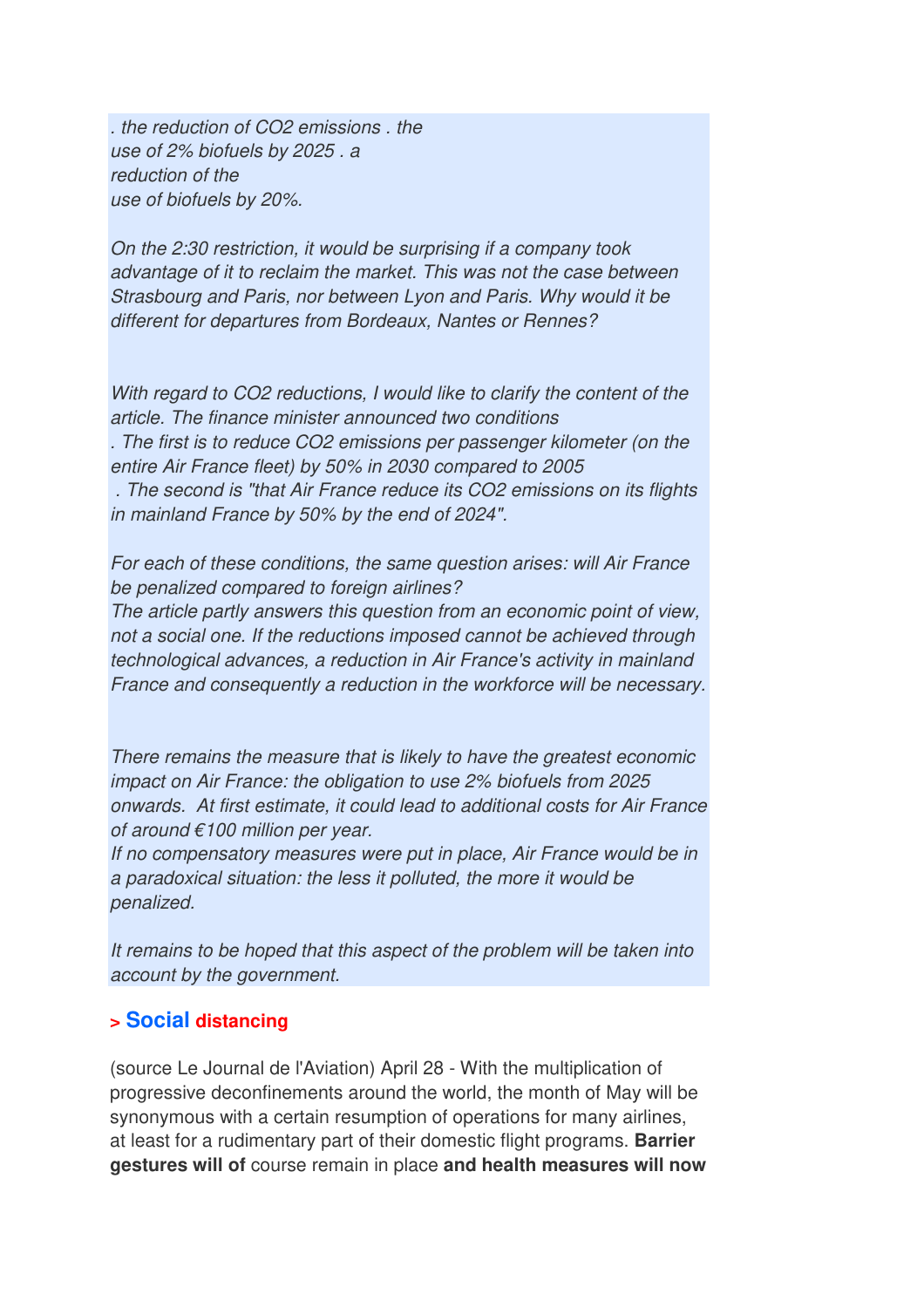**be imposed on passengers throughout their journey,** at check-in, boarding and disembarkation.

Among the simplest measures already adopted by many carriers are, of course, the **compulsory wearing of masks, the reduction of the number of bags in the cabin and the limitation of interaction between flight crew and passengers, i.e. the** abolition of on-board services.

Some civil aviation authorities go even further by temporarily, but strictly, imposing **social distancing on board (we should say physical distancing),** with the neutralisation of "middle" seats in economy class (a third less capacity on a single-aisle aircraft, half the capacity on a regional aircraft, etc.) or the non-commercialisation of certain rows located too close to the offices. This measure is not in force in **France, but only advisable,** which unfortunately allowed many to come and shout haro on Air France following the unfortunate flight of a journalist in search of a scoop a few days ago.

**Maintaining distance on board, as much as possible, is a good idea. But to impose it is simply a sign of a lack of knowledge of air transport that will not deprive itself, at best to pass on the significant loss of income in the price of tickets, at worst simply to put an end to these flights that will not be profitable.** 

Finally, physical distancing on board a plane is a bit like another form of social distancing. Physical space has always been sold more expensive by airlines and history has shown, with very few exceptions, that exclusively premium airlines generally do not last very long. Air transport is already clearly in crisis enough to add to its plight.

**My comment:** Several flights have been the subject of controversy in the past weeks. On the last one (a flight departing from Pointe-à-Pitre) it appears that Air France respected the rules in force. All passengers wore masks.

However, it is questionable whether the safety distances between passengers during boarding were respected. In my view, this is more a matter of individual responsibility than that of the airline.

# **> KLM alleen? Omarm eindelijk de Fransen (KLM as an independent entity? Let's embrace the French at last)**

(source NRC, translated with Deepl) 30 April - Tribune by Jan van der Heyde and Thomas Meyjes, who held various management positions at KLM until 2002.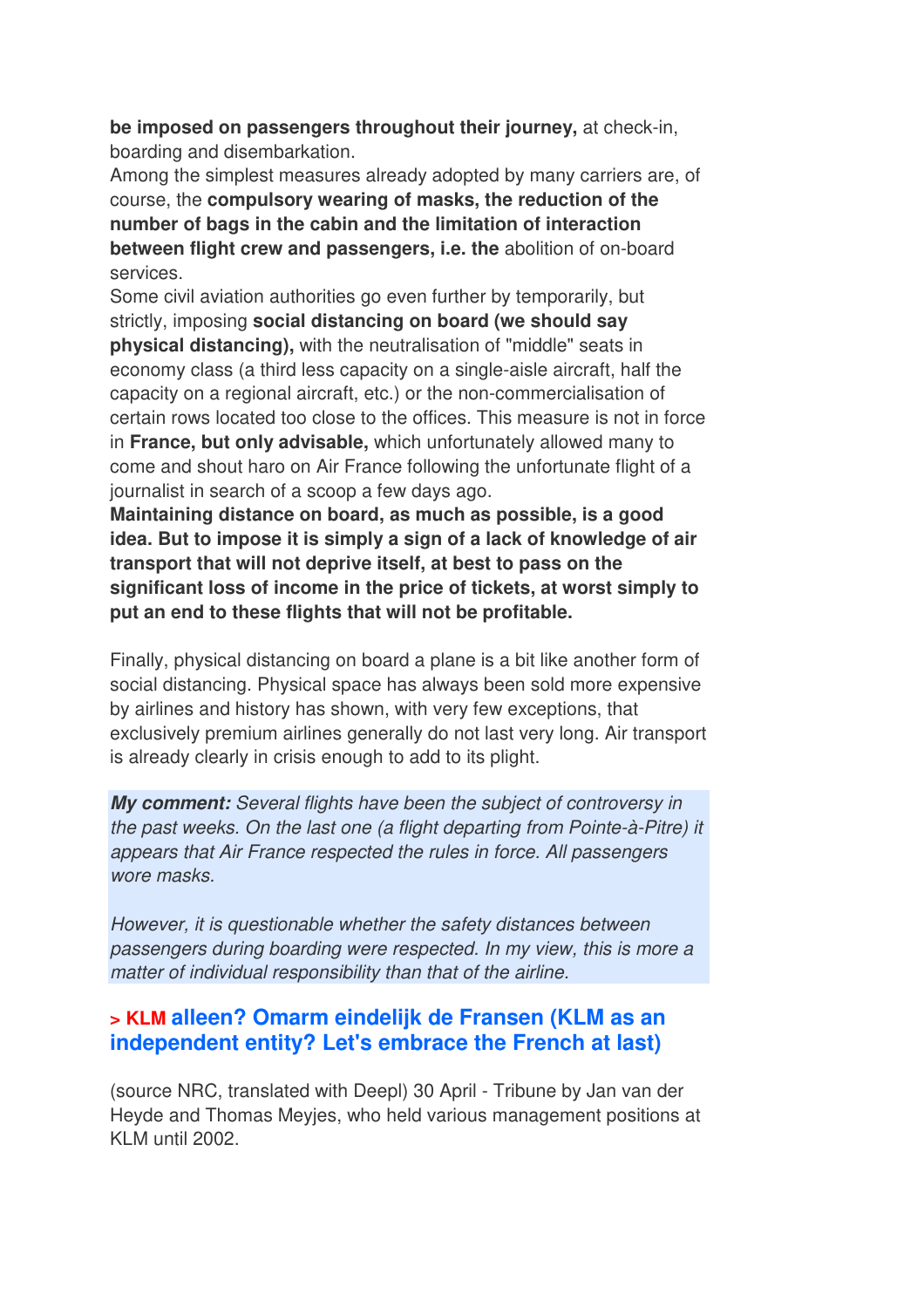(...) According to the latest news, **it now seems appropriate, in** addition to managing this catastrophic crisis, to **separate KLM** "en passant" from **Air France**.

**In 2004, KLM** (including Martinair and Transavia) **was sold to Air France**. **This transaction**, moreover at a favourable price for the buyer, **was based on the vision that KLM could not survive on its own**. Despite the Dutch feeling that the takeover has brought nothing but misery since then, **this vision was correct. KLM and Schiphol have grown strongly**. Years of good news for the company, the staff and BV Netherlands. No matter how you spin it, this would not have been possible without Air France. Yet here they complain mainly about undesirable French interference. KLM works better than Air France, doesn't it?

**Last year**, when in addition to fighting, profits were made, we fought again: (...) stop the childish nagging at the top, join hands and work on drastic cost reductions. Your cost level is one of the highest in the industry. Reduce costs together now, to look better in the next crisis. But **the argument has intensified**. **Minister Wopke Hoekstra** (Finance, CDA) **insulted France by spending €750 million of** Dutch **taxpayers' money** on AF-KLM shares **without consultation,** with the aim of achieving a better balance of power. The French, with President Macron at the forefront, were (and still are) the devil: with such European friends you don't need enemies. In the meantime, **this purchase has brought the Netherlands nothing,** neither money (the share price has only fallen since the purchase), nor influence. On the contrary, Hoekstra was forced to hold an impromptu press conference last Friday evening to praise its billion dollar support. **The collaboration with France, even in such a crisis, is still unsuccessful. We blame the French for this, but one day we have to think about how irritating it is for others to have to listen to our bloodshed all the time**.

**Soon, the market may prove to have changed structurally**: business travellers will discover the video connection, tourists will wait and see. Optimists think that demand for air tickets will soon be at its old level, pessimists think that this will happen reluctantly. (...)

**Revenues will lag even further**, as average revenues (from far fewer passengers) will decline. This applies in particular to KLM. With a tiny domestic market, the business model is mainly built around transfer passengers: those who fly from A to B via the Schiphol hub. With KLM, you have to board an aircraft twice from A to B and you have an additional risk of infection at the transfer airport. A low fare can convince the sceptics. **KLM does not have many marketing tools at its disposal other than lowering the price.** (...)

For the time being, the costs are borne by the Dutch taxpayer. In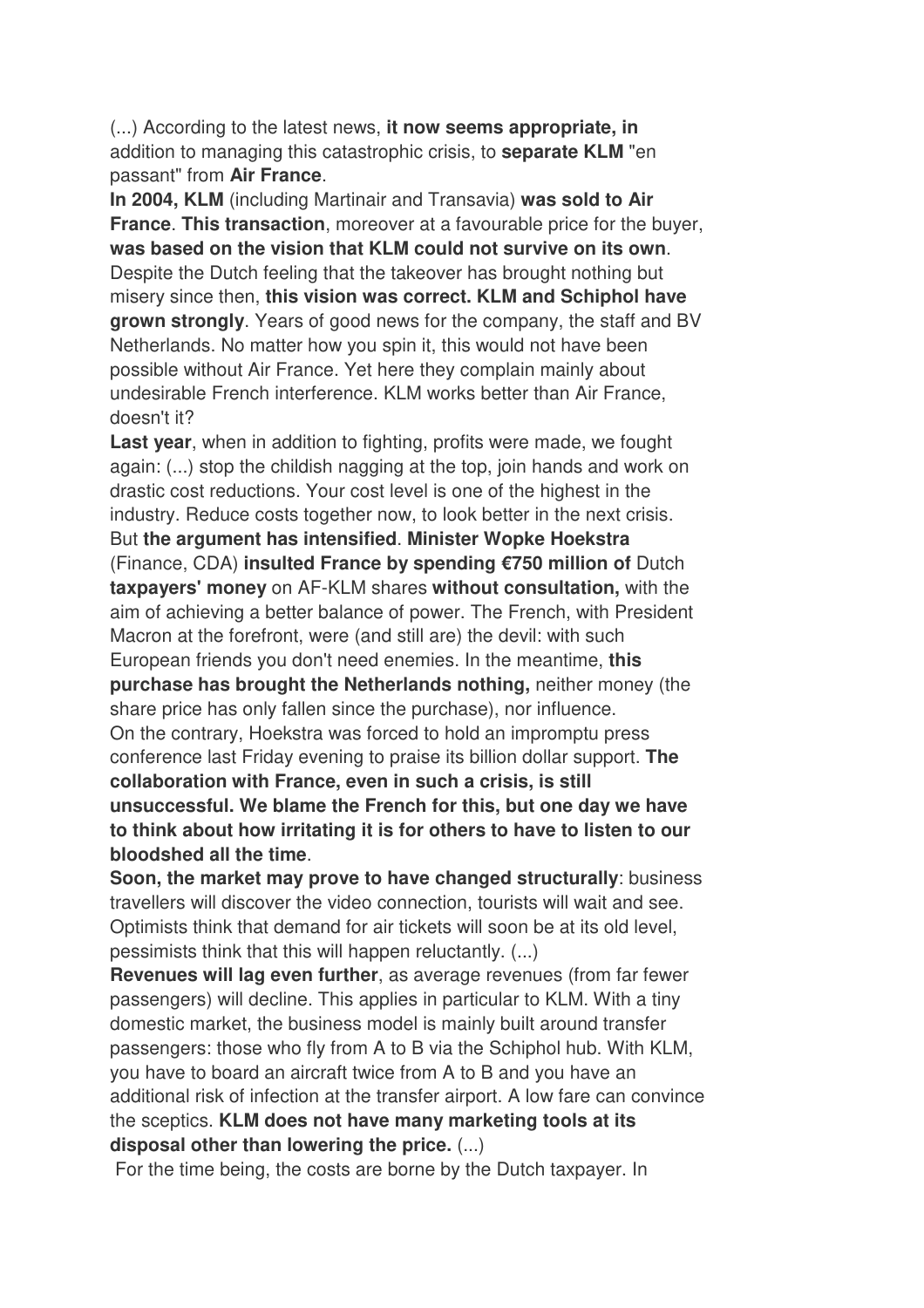addition to this purchase of burnt shares, (...) last weekend it was announced that an additional two to four billion in aid would be granted. (...)

**Can KLM succeed on its own?** No. KLM must continue to face competition from low-cost airlines and competitors such as British Airways and Lufthansa. This is where the weakened but much larger Air France comes in, which knows all KLM's business secrets. So it's not going to work.

The icing on the cake is that the existing partners could also benefit. **Delta and China Eastern,** which now each hold almost 10% of the shares and play a crucial role for KLM and Schiphol, **would see their interests diluted** by a share issue or a divorce. **Will they continue to fly to Schiphol** like Air France, for example by developing Transavia, restructuring the European network and transforming Charles de Gaulle into a magnificent hub, thus putting Schiphol and KLM at the service of the Royal Crown?

**The vision of 2004 remains valid: only KLM will not survive. It must focus on the French**. Firstly: there are no other partners. Second: count on the fact that today's billions will not be enough anyway. It would be good if France joined us. Third: with a single KLM, the misery is incalculable, not to mention the problems (and costs) of separation. **Our only salvation is in Paris. With swallowed pride, go there unconditionally!** 

 And, who knows, a new friendship with France on such a hypersensitive and visible issue could also improve our reputation (...) elsewhere in Europe.

**My comment:** In the Netherlands the feeling towards Air France-KLM is changing.

Before the health crisis, the Dutch press mainly reported on the positions taken in favour of a divorce between KLM and Air France. With the crisis this situation has been reversed. There are more and more voices advocating the retention of KLM within the Air France-KLM group.

As Pieter Elbers said in a webcast with KLM staff on 28 April: "Farewell to Air France is not a subject, we have shown in recent years that Air France-KLM is a strong combination at international level" (Afscheid van Air France is niet aan de orde, we hebben afgelopen jaren laten zien dat Air France-KLM op het internationale vlak een sterke combinatie is!).

# **> The State ready to help Corsair, alongside the**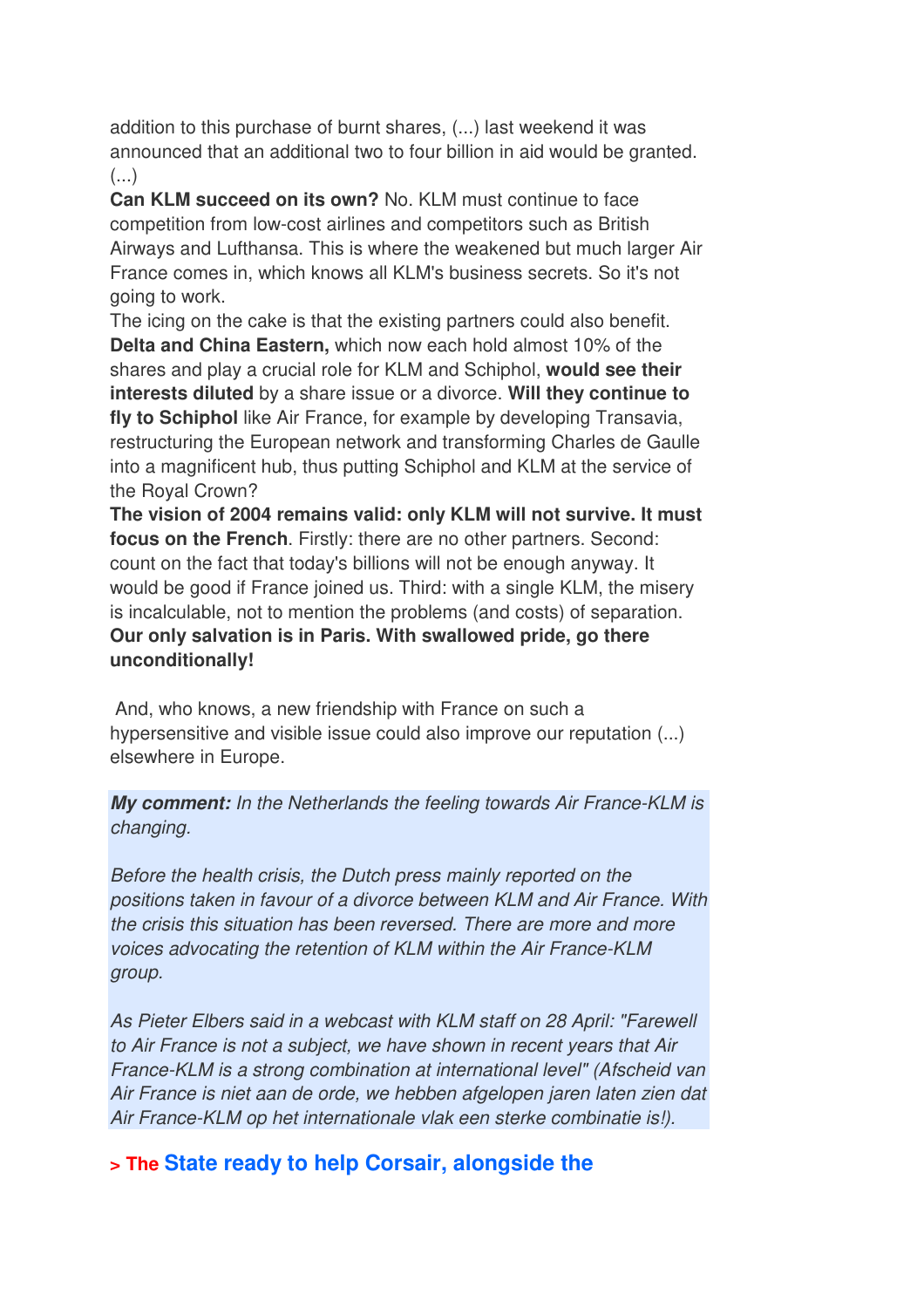# **shareholder, says the Mayor**

(source Zone Bourse) 4 May - **The French State is ready to support French airlines beyond the aid already granted to Air France-KLM, but the shareholders of these companies must also assume their responsibilities,** said Economy and Finance Minister Bruno Le Maire on Monday. (...)

 The German private aviation group INTRO Aviation is the majority shareholder of Corsair, with 53% of the capital. TUI France owns 27% and the remaining 20% is held by a holding company of the group's employees. (...)

**My comment:** Corsair is in a very delicate situation. The French company cannot count on its two main shareholders.

Intro Aviation, which specialises in restructuring companies in difficulty, does not intend to reinvest in Corsair. As for tour operator Tui, to avoid bankruptcy, it has obtained a 2 billion euro loan from the German government.

#### **> Ryanair cuts 3,000 jobs to survive, with flight crews mainly affected**

(source AFP) 1 May - **Ryanair is going to cut 3,000 jobs in** order to survive the air transport crisis which is endangering the whole sector. The Irish carrier explains that **pilots and cabin crew will** be affected **mainly,** and that the plan concerns 15% of the total workforce of around 19,000 people.

These job cuts are "the minimum we need to survive the next 12 months", company boss Michael O'Leary told the BBC. If a vaccine is not found and traffic does not return to normal, "we may have to announce more cuts," he warned.

#### O'Leary also said **his restructuring plan could lead to base closures in the UK.**

 The British trade union Unite is asking the company to give up these job cuts, saying it has "significant cash reserves and is better equipped than other companies" to deal with the crisis. (...)

 The company expects some employees to take unpaid leave and others to see their wages cut by 20%.

Michael O'Leary had already cut his salary by 50% for April and May, and will now extend this measure for the rest of the fiscal year, until March 2021.

**Ryanair** is also forced to review its plans for growth and aircraft orders.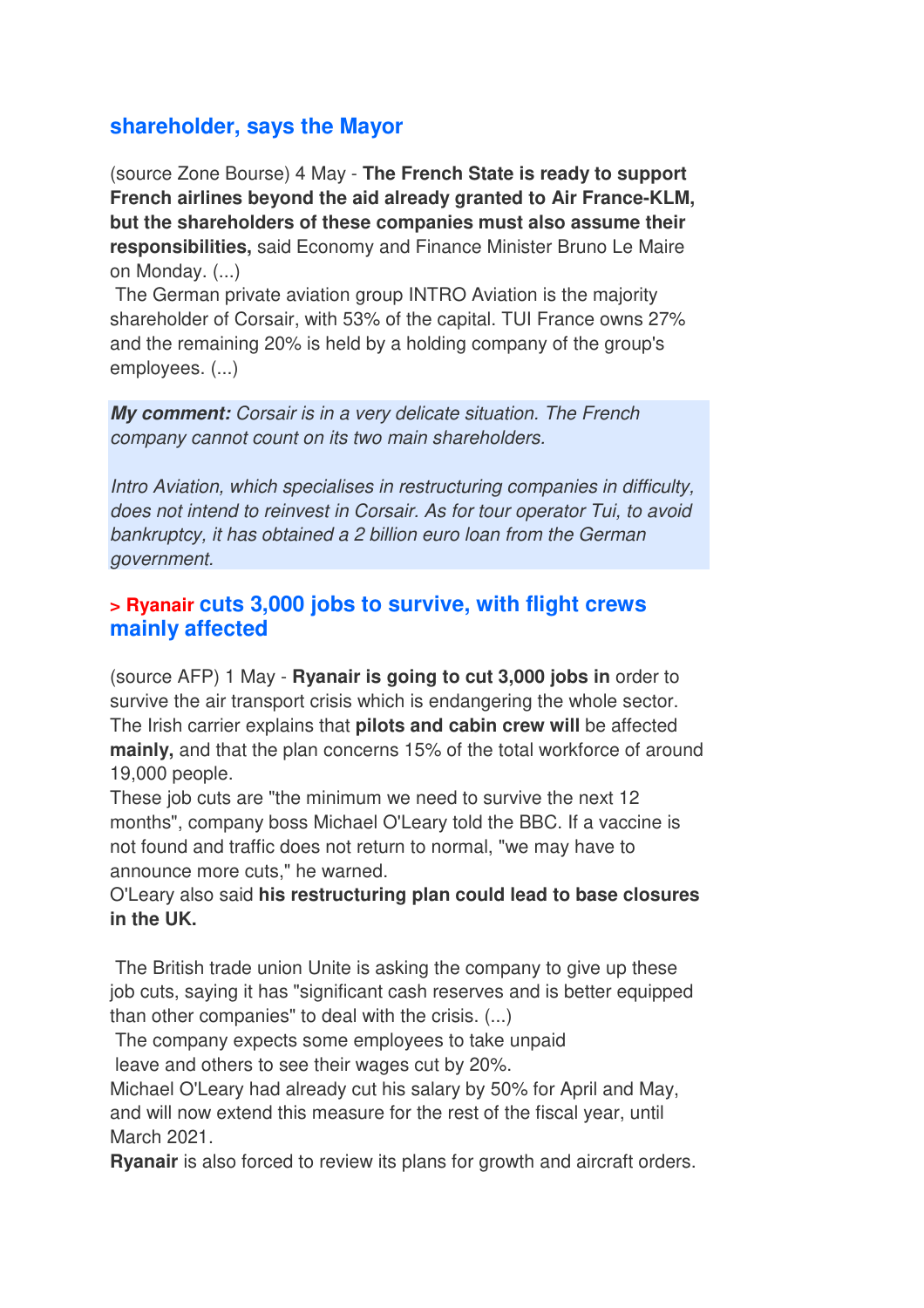It **says** it is **in negotiations with Boeing to reduce the number of planned deliveries over the next 24 months**. (...)

**My comment:** If Ryanair is talking about job cuts only for its flight crews, it is because almost all of the so-called 'ground' activities are outsourced. The CEO of the low-cost Irish airline is careful not to mention their situation.

## **> Norwegian Air Shuttle - shareholders adopt rescue plan**

(source Le Figaro with AFP) 4 May - **Norwegian Air Shuttle shareholders on Monday adopted a rescue plan** that should enable the low-cost company to obtain public aid and continue flying in an airline sector hit hard by the health crisis, the Norwegian media reported.

The plan provides for the conversion into capital of more than 10 billion crowns (€880 million) of debt held by bondholders and leasing companies. It will be followed by a capital increase of between 25 and 35 million euros.

Through this operation, Europe's third largest low-cost company will fulfil the Norwegian Government's conditions for the granting of guarantees of EUR 237 million, in addition to the EUR 25 million already granted. Without this lifeline, the company was threatened with bankruptcy. (...) **This plan will dilute the existing shareholders very significantly, reducing them to around 5% of the capital**. (...)

**My comment:** Norwegian's business prospects are reduced. Its rescue plan includes the closure of most of its international lines. Only a few transatlantic routes would remain in addition to its medium-haul business.

## **> Iberia cederá rutas en Canarias a Volotea (Iberia cederá rutas en Canarias a Volotea (Iberia cederá rutas en Canarias a Volotea (Iberia cederá rutas in Canarias to Volotea from roads to the Canary Islands)**

(source El economista, translated with Deepl) 4 May - **The airline company Volotea plans to open bases in Tenerife and Gran Canaria in 2021 after signing an agreement with Iberia to** operate certain routes at national airports, which in the case of the islands would mean the creation of around 100 direct jobs and 300 indirect jobs. Until last January, Volotea operated annually to Lanzarote, Fuerteventura, Gran Canaria and Tenerife and links the Canary Islands with various French cities such as Nantes, Toulouse, Bordeaux, Marseille and Strasbourg. It also connects Oviedo to Tenerife South.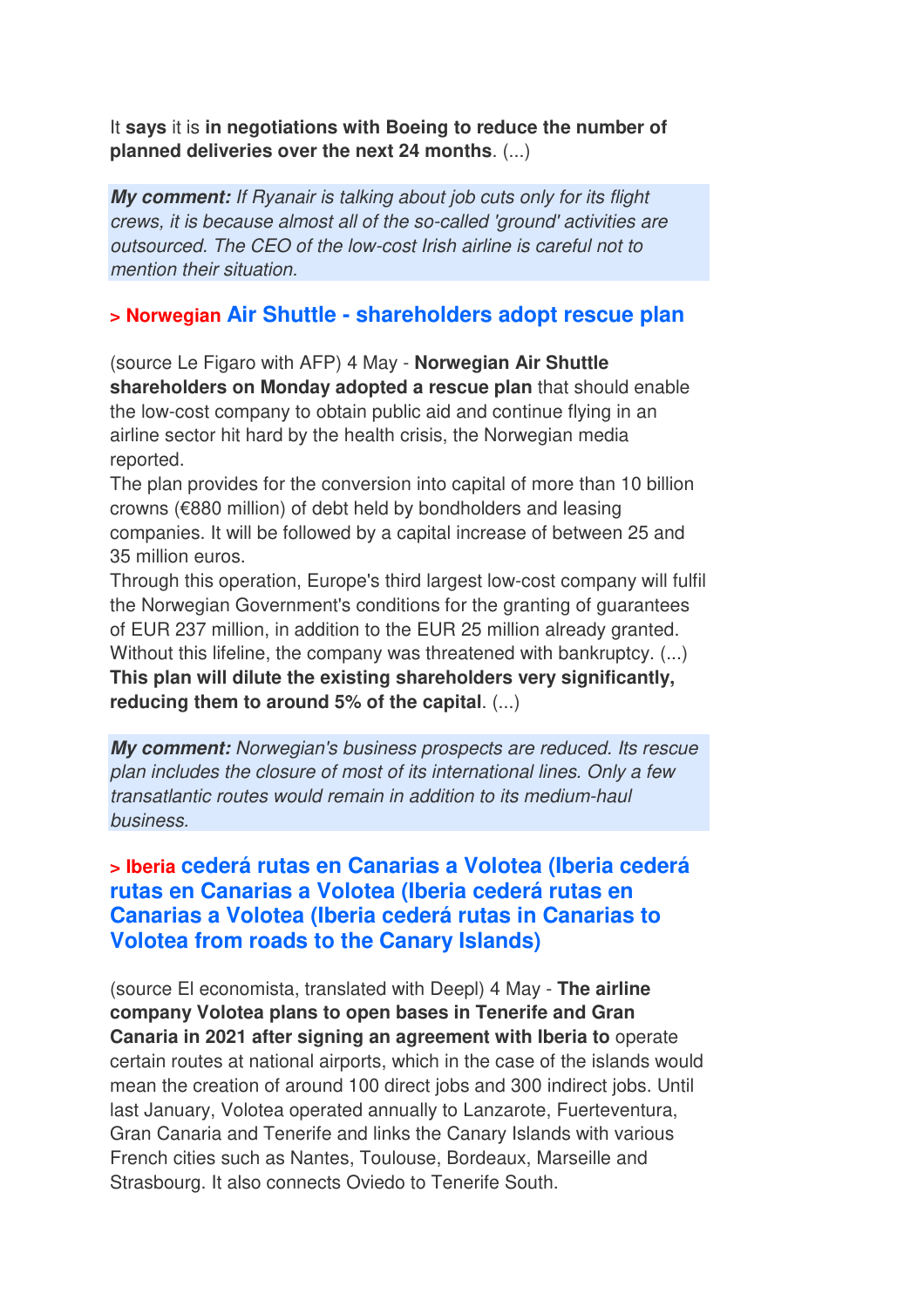The agreement with Iberia, signed last March, according to El Ecomomista this Thursday, is part of Iberia's acquisition of 100% of Air Europa and must be approved by the European Commission's competition authorities. If it is approved, Volotea will considerably strengthen the connectivity of the Canary Islands community, both in terms of routes and passengers carried and in terms of connectivity and employment. Volotea currently operates 17 routes in the Canary Islands (8 of which are exclusive) and has carried more than 150,000 passengers in 2019. (...)

#### **The agreement with Iberia will allow** (...) **Volotea to continue its growth and become the second largest airline in Spain in terms of domestic traffic. (...)**

**My comment: Iberia**'s takeover of Air Europa still seems to be on the agenda.

By ceding routes to its competitor Volotea, Iberia is meeting the expectations of the European Commission: to avoid a virtual monopoly of the future Iberia - Air Europa combination on Spanish domestic routes.

# **> Iberia and Vueling get €1 billion, Aer Lingus shuts down 20% of the workforce**

(source Air Journal) 3 May - **Iberia and Vueling, Spanish subsidiaries of the Iberian-British group IAG (**International Consolidated Airlines), **have obtained a billion euro loan guaranteed by** the Madrid government to deal with the fallout from the coronavirus pandemic. Iberia, the Spanish flag carrier, borrowed 750 million euros. As for the low-cost Vueling, it obtained a loan of 260 million euros. (...) The loans, to be repaid over five years, will be provided by a group of Spanish banks. (...)

**Aer Lingus, the group's Irish subsidiary, has begun negotiations with the unions to reduce its workforce by up to 20%, i.e. 900 out of 4 500 employees**. Last month, the Irish company has already reduced its staff working hours by 50% in response to the shutdown of its operations due to the coronavirus. For its part, **British Airways, the** largest company in the IAG group, is **planning to cut 30% of its workforce, i.e. 12,000 employees**. The British airline has already laid off 22,626 employees in April.

In the first quarter of 2020, the Ibero-British group has recorded an adjusted operating loss of 535 million euros against a profit of 135 million euros a year earlier, while its turnover has fallen by 13% to 4.6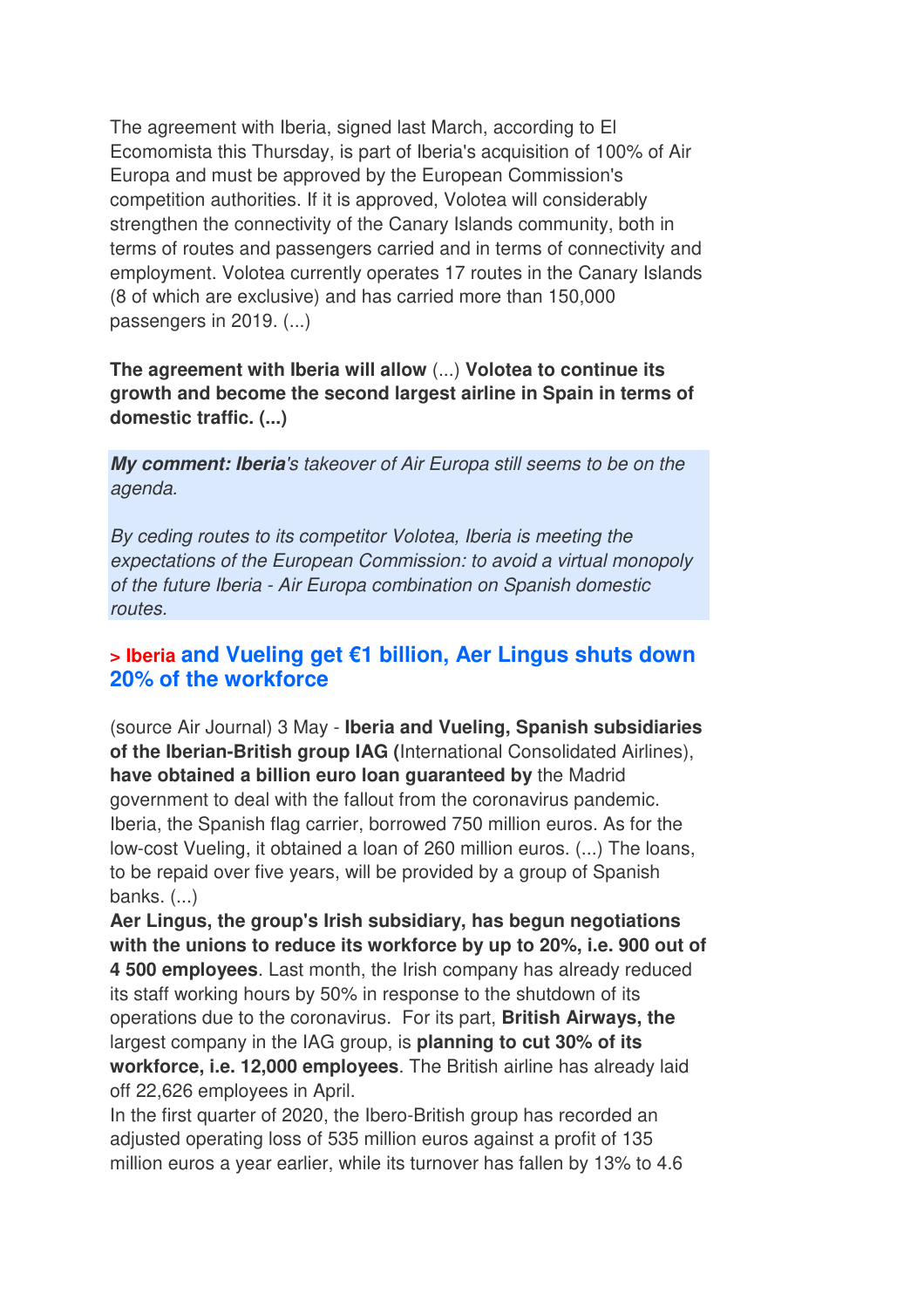billion euros. (...)

### **> Pilots: bad weather at British Airways and Lufthansa**

(source Air Journal) 1 May - In view of the impact of the coronavirus on current operations and the forecast recovery in passenger demand to 2019 levels "which will take several years", **British Airways had informed its unions of "the proposal for** a restructuring and redundancy programme", **which could result in the dismissal of 12,000 employees** (22,626 are already on short-time working in April). **In a letter to the pilots, the British national airline states that 1130 out of a total of 4346 would be affected,** "955 for what it calls a volume adjustment and 175 as a result of efficiency changes". The distribution of these redundancies between captains and co-pilots would be "roughly equal".

**British Airways adds that it also envisages "changes" in the working conditions of pilots, through flexibility in schedules, timetables or "the current operating environment".** This is to ensure that "our remaining operations are efficient, flexible and competitive to enable us to survive in an increasingly lean and unpredictable industry". It has given itself 45 days to negotiate these measures, including with the BALPA union.

 The Oneworld alliance company also explains that it cannot "eliminate the possibility" of completely suspending flights at its London-Heathrow base, where it has concentrated what remains of its flight schedule since the end of March and the suspension of its activities at Gatwick. But this second base may well not reopen once the health crisis is over, according to the BBC: in a note to Gatwick staff, **British Airways states**: "As you know, **we suspended our flight schedule at Gatwick at the beginning of April and there is no certainty when or if these services can or will return**". Its operations there are five times smaller than those at Heathrow, and are mainly on tourist routes.

**In Germany,** where Lufthansa is still struggling with the government over a possible €9 billion aid package, the **pilots' union Vereinigung Cockpit** (VC) **said yesterday that they were prepared to sacrifice up to 45% of their wages for more than two years to help cut costs.** Its statement said the move would save the national airline €350 million, a "significant" contribution to its survival. The pilots "take their responsibilities" by proposing this salary reduction until 30 June 2022.  $\left( \ldots \right)$ 

 Recalling that a similar decision had been taken in 1992 to avoid bankruptcy, **VC hopes for an agreement with Lufthansa's management which will make it possible to maintain jobs,** with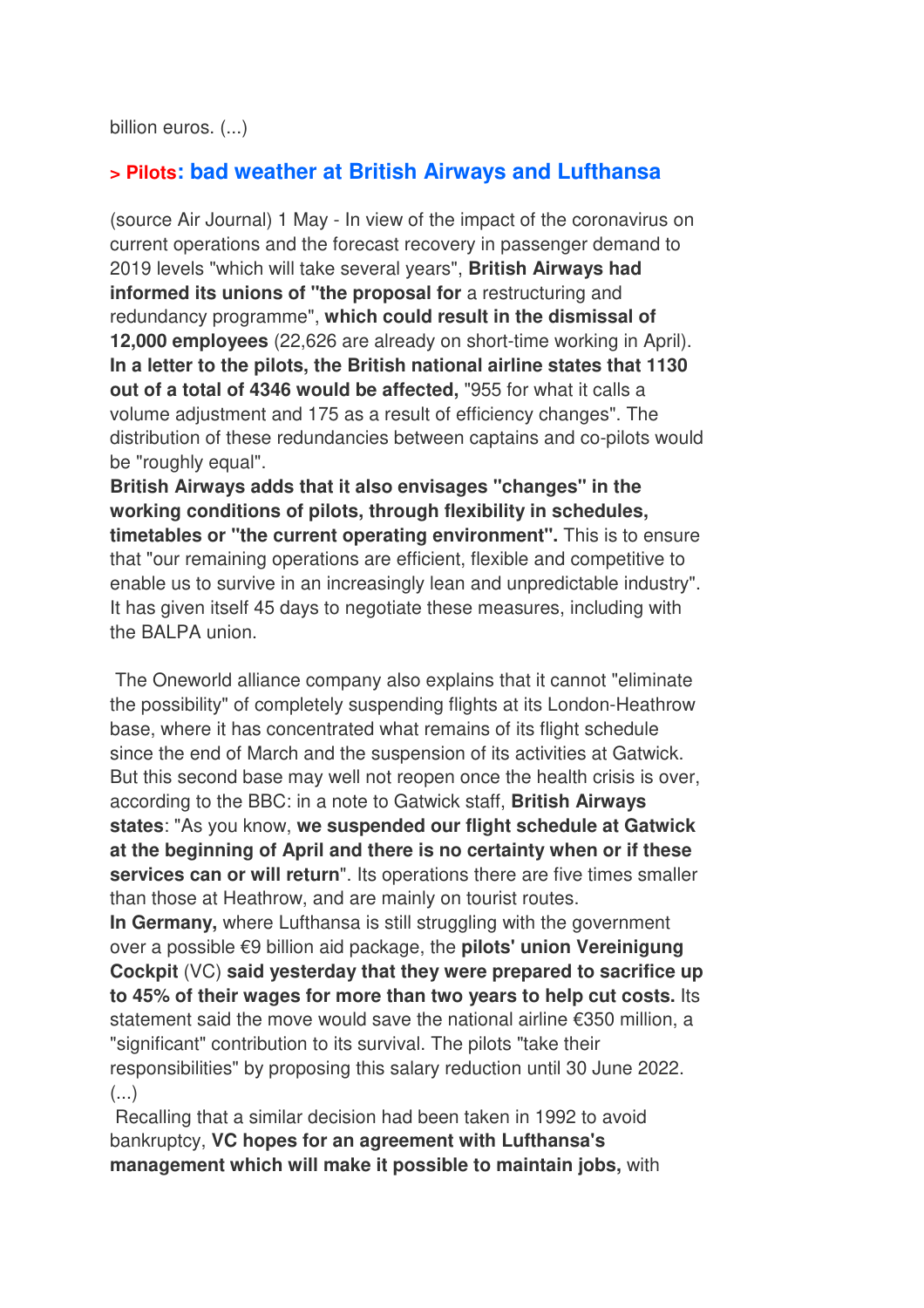"protection against dismissal" as a result. **"We have always said that as the highest paid staff, we would be committed to our special responsibility in good times and bad,** even if it means painful cuts. Here is proof of that," said the VC president.

The Star Alliance airline also learned yesterday of the closure of Berlin-Tegel airport, effective June 1 and for an indefinite period. (...) This will impact some 60 airlines including Air France, Brussels Airlines, Royal Air Maroc, Ryanair and Alitalia.

**My comment:** All European airlines are anticipating a prolonged decline in activity.

Most have chosen to downsize, including pilots. Thus, Air France plans not to replace retiring pilots over the next few years.

Lufthansa pilots, like KLM pilots, are offering an alternative: temporarily reduce their salaries in exchange for keeping pilots on the payroll.

### **> Lufthansa management confident that Berlin will soon provide assistance**

(source Reuters ) 3 May - **Lufthansa hopes its discussions with the government on possible financial aid can be concluded soon**, the German airline's board of directors said in a letter consulted by Reuters. The board of directors also says it is considering other alternatives such as placing itself under creditor protection.

The travel bans imposed by many countries around the world to curb the spread of the coronavirus have forced Lufthansa to ground 700 of its planes, causing a 99% plunge in the company's traffic and losing nearly a million euros in cash reserves per hour. (...)

**Lufthansa is currently negotiating a 10 billion euro bailout that would result in the government taking a 25.1 percent stake in the airline**, the weekly Der Spiegel reported Friday.

For its part, Reuters reported on Tuesday that Lufthansa is negotiating a 9 billion euro bailout, with loans from Austria, Germany and Switzerland, citing sources close to the group and the government.

**My comment:** The Lufthansa Group has less cash but more fullyowned aircraft than the Air France-KLM Group.

The Lufthansa Group may, if necessary, carry out more sales and leaseback operations than the Franco-Dutch group in order to strengthen its cash position.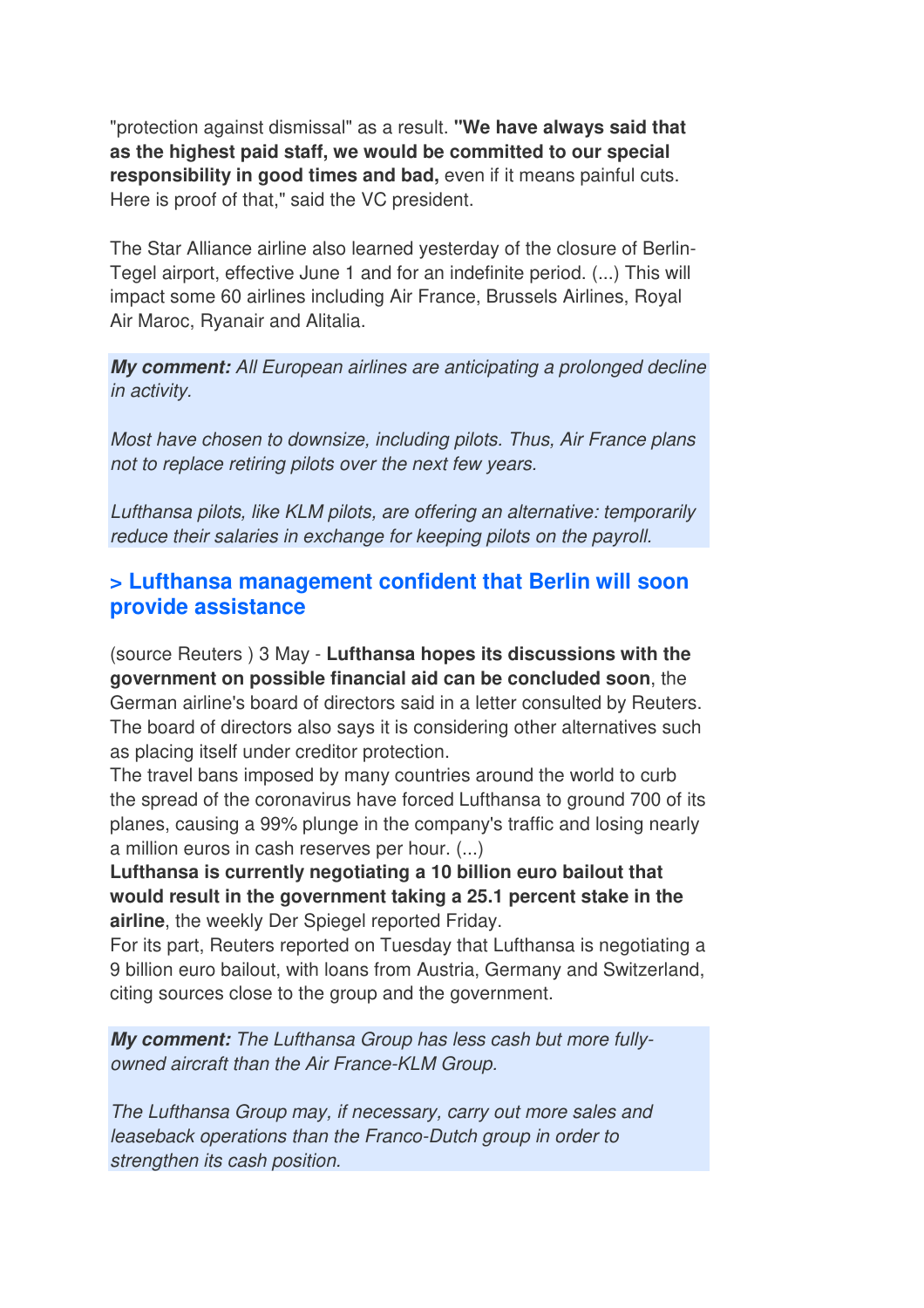Note: in a sales and leaseback operation, an airline sells one of its aircraft to a financial institution, which then leases the aircraft back to the airline. This allows the airline to recover cash up to the value of the aircraft.

In this operation, the financial institution takes virtually no risk, as the airline undertakes to lease the aircraft until the initial amount is repaid.

### **> China: Covid-19 put the aeronautics in the red in the 1st quarter**

(source: Le Figaro with AFP) 30 April - Chinese airlines posted heavy losses in the first quarter as a result of the Covid-19 pandemic, which heavily penalized the sector and caused travellers to flee. (...) **China Southern Airlines,** the country's biggest airline in terms of passenger numbers, **posted** 5.2 billion yuan (**677 million euros) in losses over a year,** according to a press release transmitted Wednesday to the Hong Kong Stock Exchange. (...)

 A Chinese airline can now operate only one weekly flight from China to a third country. For their part, foreign airlines are only allowed to operate one service per week to China. Beijing has also banned most foreigners from entering the country.

**China Eastern Airlines, the** second largest airline in terms of passengers, **recorded losses of** 3.9 billion yuan (**508 million euros) in the first quarter,** she announced in a statement. Its competitor Air China reported 4.8 billion yuan (625 million euros) in losses over the period. (...)

**My comment:** In China, like everywhere else in the world, air activity has stopped. It is resuming very slowly on the Chinese domestic market.

### **> Without Embraer, Boeing is giving up the chance to level the playing field with Airbus.**

(source Les Echos) April 27 - If Airbus employees have a little worry to worry about, they can always console themselves by thinking of their colleagues at Boeing. For the past two years, the American aircraft manufacturer has been accumulating bad news. And despite the billions of dollars promised by the U.S. government to save its industrial flagship, Boeing will necessarily come out of this crisis much worse off. **By abandoning the acquisition of Embraer's commercial aircraft business, Boeing** has **confirmed its long-term relegation to second place in the single-aisle market, far behind Airbus**. At the same time, Boeing is giving up the world's leading manufacturer of commercial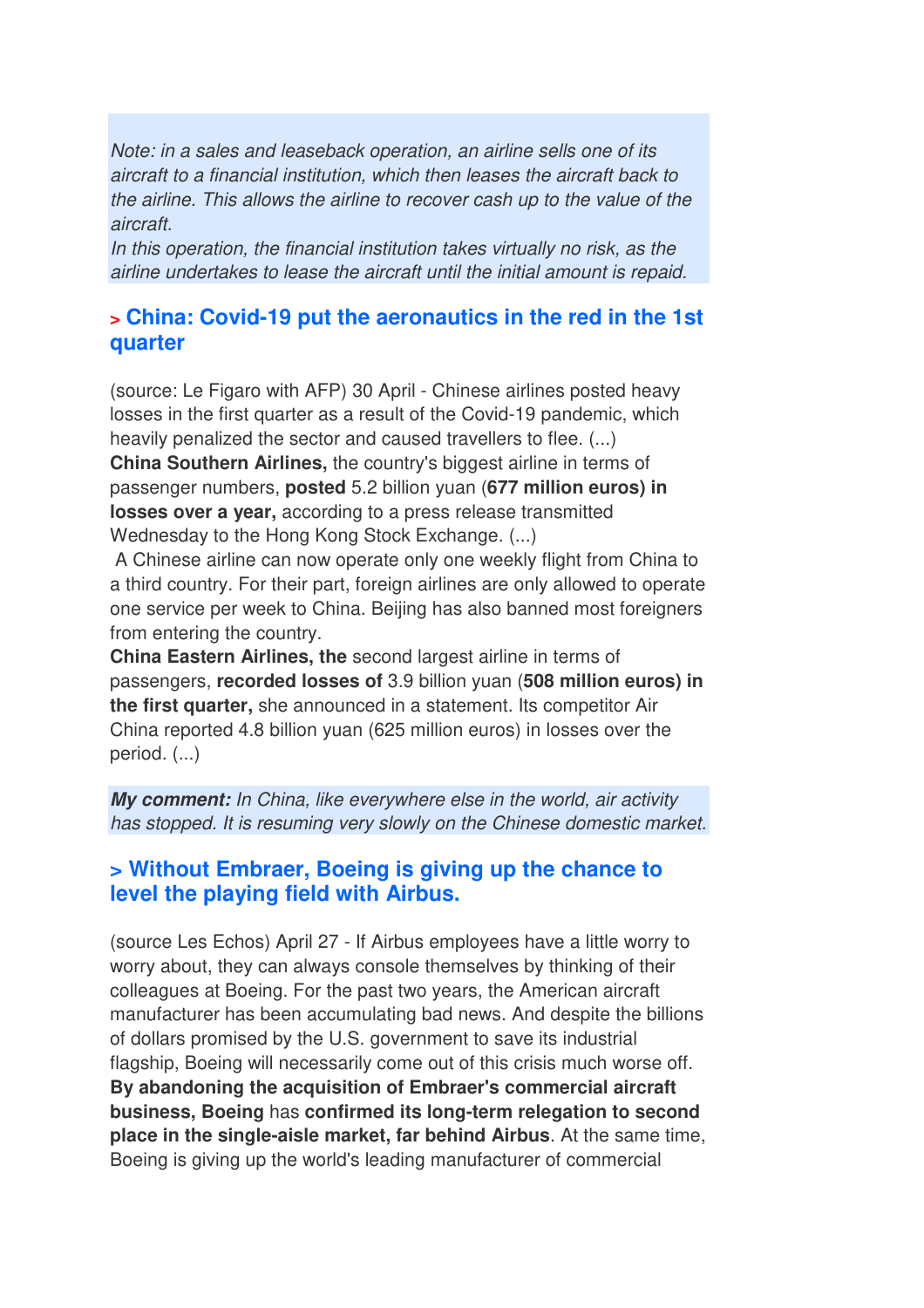aircraft, which will be regained in 2019 by its European rival. Until the 737 Max crisis, Boeing had always tried to match Airbus in the short and medium-haul single-aisle market segment, **which accounts for two-thirds of the demand for new aircraft.** But the takeover of Bombardier's Cseries programme by Airbus, which had enabled the aircraft manufacturer to extend its offer to aircraft with 110 to 150 seats, and the halt in deliveries of 737 Max aircraft had completely changed the balance of power in 2019, with 642 deliveries of single-aisle aircraft for Airbus, all models combined, compared with 121 for Boeing. Before the Covid-19 crisis, Boeing could nevertheless count on a return to flight of the 737 Max and the integration of the 110 to 150-seat range of the Brazilian aircraft manufacturer, which delivered 89 commercial aircraft in 2019, to quickly get back into the Airbus wheel. But today, the **American manufacturer can no longer afford to spend \$4.2 billion to buy Embraer. As for the 737 Max, no date has yet been set for its return to flight** and its production remains at a standstill. According to AFP, **the aircraft manufacturer is even preparing to reduce the workforce in its commercial aviation branch by 10%, cutting some 7,000 jobs around Seattle.**

**My comment:** Boeing is forgoing assistance from the U.S. government for the time being. The manufacturer has just launched a \$25 billion bond issue in seven tranches. Repayment terms would range from 3 to 40 years.

#### **> Airbus offers its solution for transporting freight in the cabin**

(source Le Journal de l'Aviation) April 30 - Despite its own difficulties, **Airbus** continues to mobilize for the health effort and for its customers. The European aircraft manufacturer is **now offering (free of charge for the duration of the covid-19 crisis) its own solution to A330 and A350 operators who wish to refurbish the cabins of their passenger aircraft to carry freight**. (...)

 The Airbus solution has been designed to respond to an emergency situation such as the one experienced since March. **It involves removing the seats from the aircraft cabins and using the fixing rails to install pallets in their place**. (...) The operation is very simple: it uses standard pallets installed on the A320 family, which are easy to obtain and measure 1.5 m x 1.5 m, thus capable of being loaded through the boarding gates of long-haul aircraft. They are secured next to each other with standard cargo equipment such as straps, and the packages, brought by hand afterwards, are covered with a net. There is therefore no major investment to be made in terms of equipment or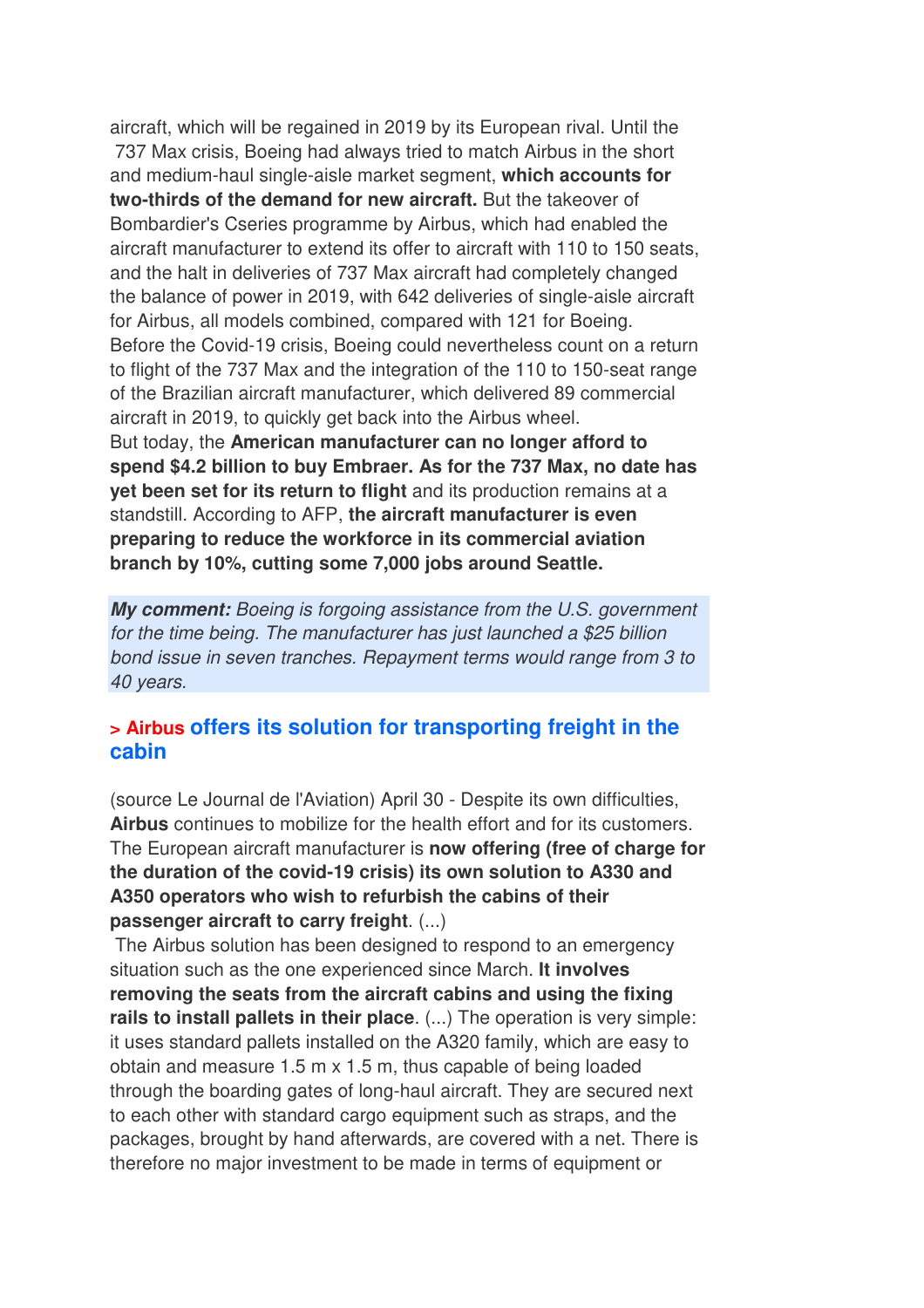#### specific kits. (...) Above

all, **it is faultless in terms of safety.** (...) The layout of "these pallets allows us to create access corridors to the masses transported: we are able to access all the packages and extinguish any fire that may break out. We therefore provide the required level of fire safety. **Another important point is the control of the aircraft's weight and centre of gravity**. As we place pallets at specific locations on the aircraft permanently and then place loads on these pallets, we know exactly where the loads are being transported, so we have perfect control of the C of G.

"(...) **Airbus has assumed that airlines will prefer to use the part of the cabin occupied by economy class, as the dismantling of business class seats represents a heavier task**. The galleys will also remain in place. "But this is not a mixed passenger/cargo solution, just as it is not a conversion to a cargo aircraft. "As far as **capacity is**  concerned, it **depends on the decisions of each airline**. But there is one general principle: "what we are looking for is volume, not weight". (...) Each pallet has a volume of just over 2.5 m3 and can support 260 kg. On an A350 in standard configuration, the solution can provide an additional volume of 81 m3 (thirty pallets) and a mass of 7.8 tonnes, in addition to what can be placed in the hold and baggage compartments, bringing the total capacity to 42.5 tonnes. On the A330, the additional volume can be 67 m3 (28 pallets) and the mass of 7.3 tonnes, bringing the cargo carrying capacity to 37.5 tonnes.

**Airbus says it has received 140 expressions of interest and is** already working with some 20 companies to obtain permission from their regulatory authorities to implement the solution. (...) It is expected by the end of May.

**My comment:** Before the health crisis a large part of air freight (about 80%) was carried in the holds of passenger aircraft. In order to continue to move cargo, airlines are looking to optimise aircraft loading by using cabin space.

### **> London Heathrow Airport expansion postponed for at least two years**

(source AFP) 1 May - **The highly controversial project to expand London Heathrow airport, the busiest in Europe, will be delayed "by at least two years" because** of the coronavirus pandemic, the airport announced on Friday. (...)

 The construction of a third runway at Heathrow, located in the west of London, is supposed to allow this airport to welcome 130 million passengers per year, against 78 million at present. Construction was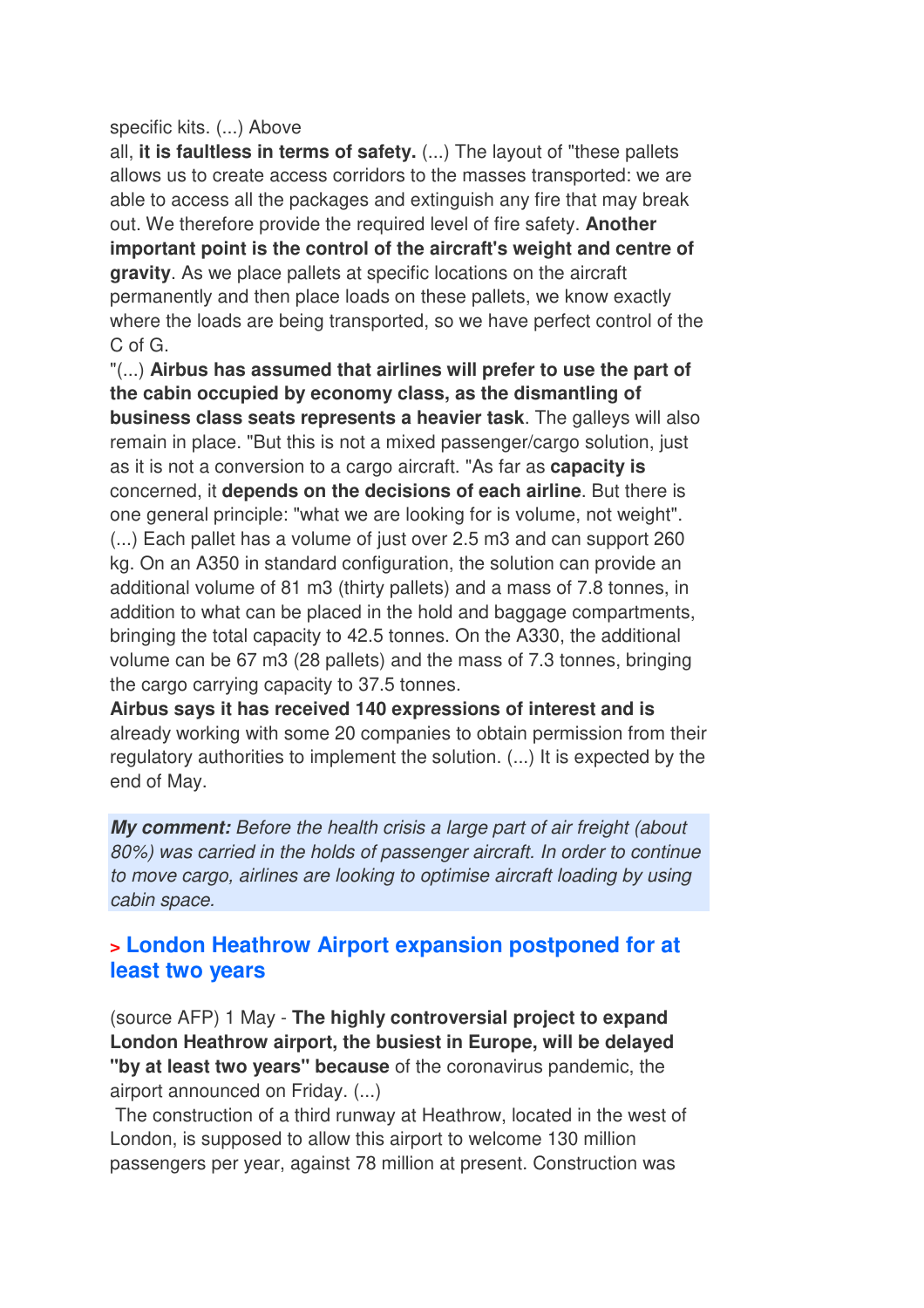expected to start in 2022 and to last four years, and the project was to be financed by the consortium of investors owning the airport, including sovereign wealth funds from China, Singapore and Qatar. **The cost of this massive project is estimated at** £14 billion (**€16.5 billion) for its first phase**.

**My comment:** The health crisis and the distant prospects of a recovery are undermining airport expansion plans. This is the case here for the construction of a third runway at Heathrow. It is also the case for the construction of terminal T4 at Charles-de-Gaulle, which has been postponed sine die by Finance Minister Bruno Le Maire.

Even the future of London-Gatwick airport is in question (see the article "bad weather at British Airways" above).

# **> Paris-Orly airport should remain closed until autumn**

(source Les Échos) May 3 - Closed to commercial traffic since March 31, Orly is sad these days, not just on Sundays. And, according to our information, this should last for several more months. In view of the airline companies' forecasts, the recovery of air traffic is indeed expected to be much slower. As a result, the **second Parisian airport** is **unlikely to reopen before autumn,** according to sources close to the dossier. (...)

 In France, with the exception of Air France, which still operates flights to Marseille, Nice and Toulouse from Paris-Charles de Gaulle, as well as cargo and repatriation flights, all the airlines are virtually at a standstill. And it will take at least two years to return to normal, according to Air France-KLM boss Ben Smith, who expects traffic to continue to fall by 80% in June, 60% in July and 40% in August. **Roissy-CDG airport**, of which only three terminals (2E, 2F and 2A) remain open, **should be sufficient to absorb all of this summer's traffic departing from and arriving in Paris,** without the need to reopen Orly to commercial flights. In order to facilitate the implementation of health checks, ADP is even considering closing terminal A at CDG 2, to keep only terminals 2E and 2F at Roissy-CDG 2 open.

**Orly airlines which so wish will nevertheless be able to resume their flights from Roissy-CDG airport**. In particular, Corsair and Air Caraïbes had announced plans to resume flights to the French overseas departments from mid-June. However, traffic to the West Indies and Reunion Island would not justify reopening Orly, even though the airport has kept the minimum number of staff necessary to accommodate medical flights and possible diversions.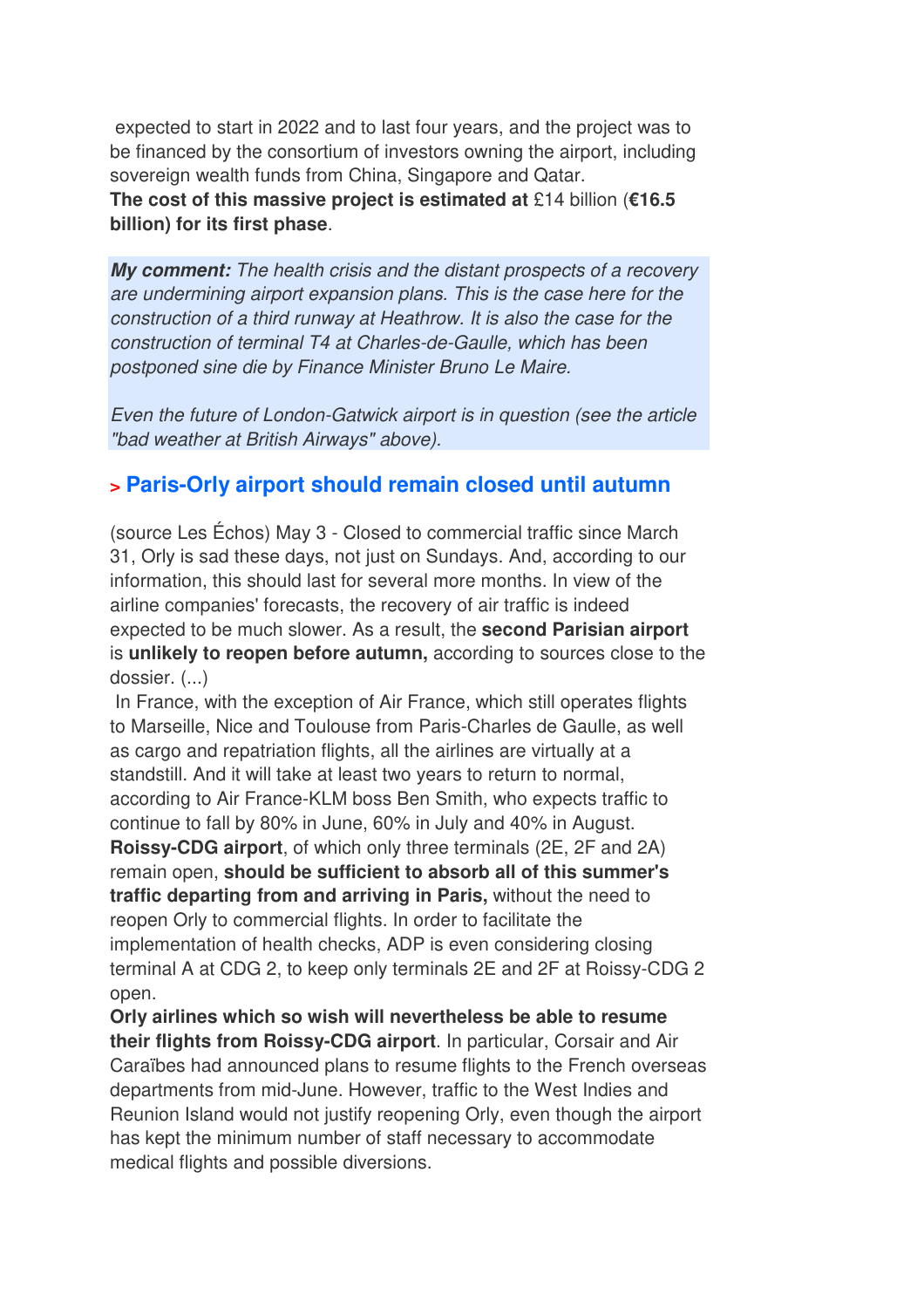"We have to wait for the borders to reopen before we can get back up to speed," ADP explains. A large part of Orly's business is based on serving the Maghreb countries, whose borders are closed. In addition, the closure of the borders of the European Union should also last until September.

**My comment:** The postponement of the opening of Orly airport is problematic. The companies that use it (Transavia for example) maintain their planes there. If they were to migrate temporarily to Charles-de-Gaulle, they would have to transfer part of their spare parts stock there.

Above all, this postponement could have serious consequences on the employment of the many subcontracting employees working on the Orly platform.

### **> Coronavirus: 3,200 planes to be scrapped**

(source Les Echos) 30 April - A real cold shower: the Oliver Wyman cabinet presented its new post-covid forecasts for the aeronautics market up to 2030 in front of some 1,000 representatives of the industrial sector. The firm is even more pessimistic than the studies presented over the last three weeks by McKinsey, BCG and Archery. For Oliver Wyman, **the aeronautics industry was experiencing a bubble that has just burst with the Covid crisis**. With order books of more than ten years, increasingly swollen market announcements where the share of firm purchases and options is never clear and delivery times increasingly distant, aeronautics was living on a cloud, says Jérôme Bouchard, partner of Oliver Wyman. **"For the first time in 20 years, the aeronautics industry will have to worry about demand and not just supply, like other industries,**" he summarizes.

For the moment, of the 27,500 aircraft in service worldwide, 20,000 are at a standstill. By the end of the year, there should still be 10,000 on the ground. By the end of 2021, 21,000 planes would be flying and it would be necessary to wait until the end of 2022 for a complete restart. Thus, the air transport sector, which was always in demand for more and more aircraft, is suffering from massive overcapacity.

**Oliver Wyman is therefore betting on order cancellations for 20% of the aircraft ordered in 2020 and 2021, and on postponement requests for 40% of purchases**. Above all, the firm stresses that the airline industry will not be able to recover unless it scraps planes that are more than 20 years old, rather than 25 years old as has been the case up to now. According to the firm, 3,200 aircraft should be scrapped, if possible already this year.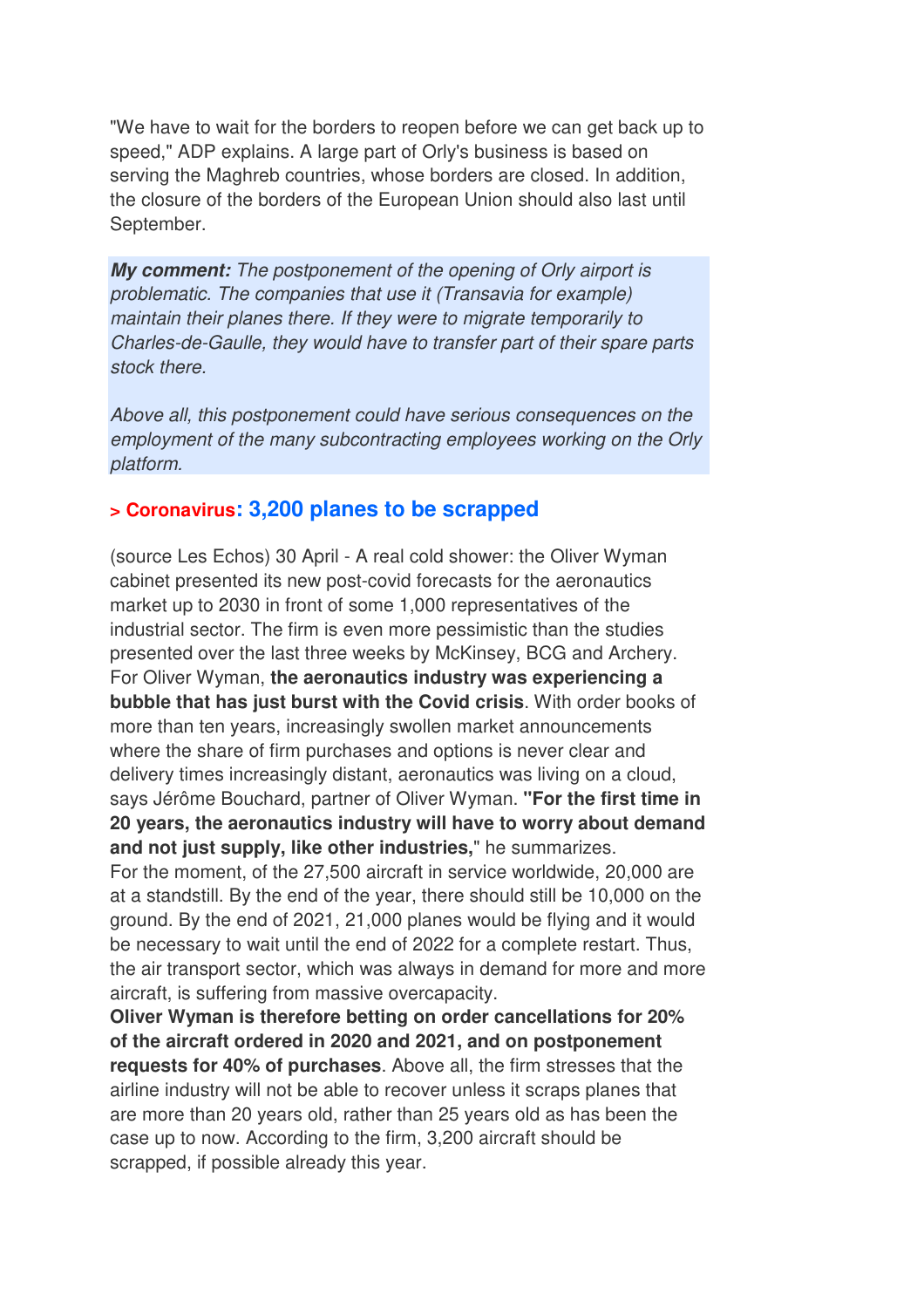From then on, the manufacturers will resume production but deliveries will be unbundled, which will oblige them to maintain a stock of "white tails". In view of the overcapacity, **the design office estimates that production of new aircraft is set to fall by 45% this year, a much more pessimistic forecast than that made by Airbus, which has announced a one-third reduction in production**.

**On the aircraft maintenance side, the firm is also very pessimistic in the short term,** announcing a 50% drop in worldwide turnover in 2020, which will take at least three years before it returns to growth. The firm calculates that worldwide maintenance revenues would fall from \$43.5 billion to \$19.7 billion.

**In the long term, however, Oliver Wyman believes that we should not overreact. Between now and 2030, the world fleet of aircraft will increase to around 35,000 aircraft, 4,500 less than was forecast before the covid crisis, but 7,500 more than today**. This leaves the industry with the prospect of a return to growth of around 2.7% per year after 2023. In maintenance, the recovery will probably be faster, since aircraft that take off again will have to be well maintained.

The presentation of the study did not generate much enthusiasm from the audience. "It's logical, it takes a certain amount of time to mourn the loss of endless growth, especially when for the past 12 years, all you've heard about is an increase in production rates," says Jérôme Bouchard.

**My comment:** Finally, there is at least one positive consequence to this health crisis: the reduction in air traffic leads to a reduction in CO2 emissions.

This is not the case for another equally polluting sector of activity: the Internet. The multiplication of videoconferences and screenings accentuates the pollution of this sector.

# **End of press review**

# **> My comment on the evolution of the Air France-KLM share price**

**The Air France-KLM share is at 4.299 euros at the close of business on Monday 4 May. It is down -4.47%** over one week**.** At the start of the coronavirus epidemic, it was at 9.93 euros.

**The average (the consensus) of analysts for the AF-KLM share is**